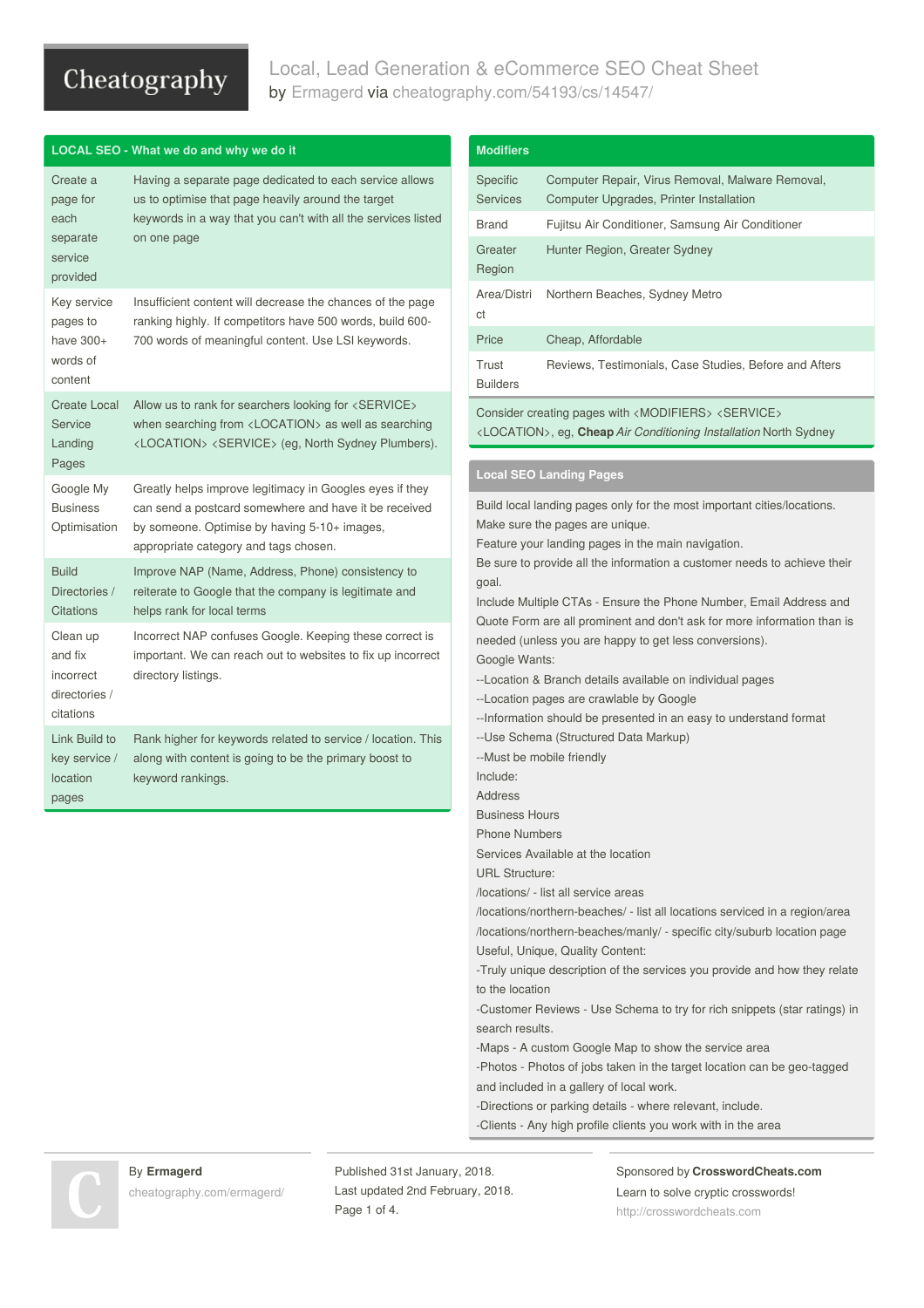## Local, Lead Generation & eCommerce SEO Cheat Sheet by [Ermagerd](http://www.cheatography.com/ermagerd/) via [cheatography.com/54193/cs/14547/](http://www.cheatography.com/ermagerd/cheat-sheets/local-lead-generation-and-ecommerce-seo)

### **Lead Gen SEO - What we do and why we do it**

| Key service<br>pages to<br>have $300+$<br>words of<br>content                         | Insufficient content will decrease the chances of the page<br>ranking highly. If competitors have 500 words, build 600-<br>700 words of meaningful content. Use LSI keywords.                                                                                    |  |  |  |  |
|---------------------------------------------------------------------------------------|------------------------------------------------------------------------------------------------------------------------------------------------------------------------------------------------------------------------------------------------------------------|--|--|--|--|
| Create a<br>page for<br>each service<br>provided                                      | Having a separate page dedicated to each service allows<br>us to optimise that page heavily around the target<br>keywords in a way that you can't with all the services listed<br>on one page                                                                    |  |  |  |  |
| Include<br>Customer<br>Service<br>Content                                             | Great example on Houzz.com or consider using Answer<br>The Public to find more/other questions that you could<br>answer                                                                                                                                          |  |  |  |  |
| Ensure that<br><b>CTAs</b><br>(call-to-actio<br>ns) are<br>prominent<br>and visible   | Making CTA buttons bigger, phone number text bigger,<br>highlight the contact us page in the top menu a colour that<br>stands out, email addresses to be clickable.                                                                                              |  |  |  |  |
| Google My<br><b>Business</b><br>Optimisation                                          | Greatly helps improve legitimacy in Googles eyes if they<br>can send a postcard somewhere and have it be received<br>by someone. Optimise by having 5-10+ images,<br>appropriate category and tags chosen.                                                       |  |  |  |  |
| Build<br>Domain<br>Rating -<br>Directories,<br>Socials and<br>Link<br><b>Building</b> | Links improve DR. Directories are easily attainable and<br>help reiterate NAP. Every company that is serious about<br>what they do should be on social media (minimum<br>Facebook). Link building improves DR and helps rank for<br>specific groups of keywords. |  |  |  |  |

### **Lead Gen SEO - What we do and why we do it (cont)**

| <b>Contact Form</b> | Significantly improve Conversion Rates by making |
|---------------------|--------------------------------------------------|
| on every page       | people not have to click (issue #1) and wait 3-5 |
| where relevant      | seconds (issue #2) to let them convert.          |

| <b>Modifiers</b>                   |                                                                                             |  |  |  |  |  |
|------------------------------------|---------------------------------------------------------------------------------------------|--|--|--|--|--|
| <b>Specific</b><br><b>Services</b> | Computer Repair, Virus Removal, Malware Removal,<br>Computer Upgrades, Printer Installation |  |  |  |  |  |
| <b>Brand</b>                       | Fujitsu Air Conditioner, Samsung Air Conditioner                                            |  |  |  |  |  |
| Greater<br>Region                  | Hunter Region, Greater Sydney                                                               |  |  |  |  |  |
| Area/Distri<br>ct                  | Northern Beaches, Sydney Metro                                                              |  |  |  |  |  |
| Price                              | Cheap, Affordable                                                                           |  |  |  |  |  |
| Trust<br><b>Builders</b>           | Reviews, Testimonials, Case Studies, Before and Afters                                      |  |  |  |  |  |
| Best / Top                         | Best Air Conditioners, Top Air Conditioner Brands,<br>Award-Winning Air Conditioner Brands  |  |  |  |  |  |
| Alternative<br>s to                | <b>Competitor, Competitor Product</b>                                                       |  |  |  |  |  |

### **Common Pitfalls / Tips**

Check CTAs, Contact Forms / Checkout **Actually** Work

Changed the URL of a page? Ensure you 301 redirect /old-name.html to /new-name.html or you'll lose your rankings

### **eCommerce SEO - What we do and why we do it**

| Find low<br>hanging fruit                                          | Find products that are ranking on the bottom of page<br>one or high on page 2 and link build to them to increase<br>rankings to quickly get extra sales revenue. Do the<br>same for categories/subcategories. |
|--------------------------------------------------------------------|---------------------------------------------------------------------------------------------------------------------------------------------------------------------------------------------------------------|
| Create<br>additional<br>categories and<br>subcategories<br>(KWR&M) | See Modifiers & Types below for ideas. Wherever you<br>have 2+ products that can be categorised in a specific<br>way, create a category or subcategory for them and add<br>300 words of content to the page.  |

#### By **Ermagerd**

[cheatography.com/ermagerd/](http://www.cheatography.com/ermagerd/)

Published 31st January, 2018. Last updated 2nd February, 2018. Page 2 of 4.

Sponsored by **CrosswordCheats.com**

Learn to solve cryptic crosswords! <http://crosswordcheats.com>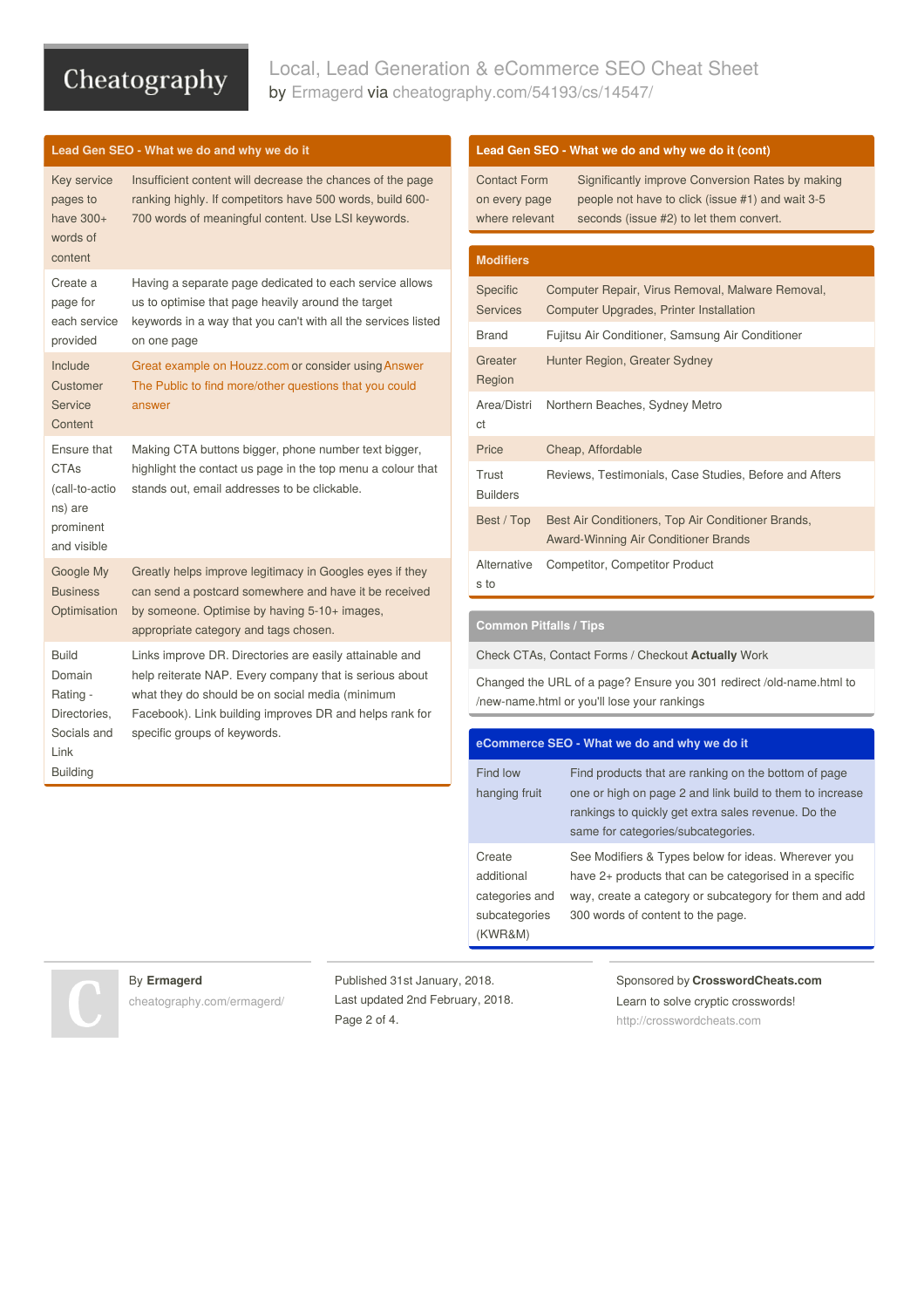### Local, Lead Generation & eCommerce SEO Cheat Sheet by [Ermagerd](http://www.cheatography.com/ermagerd/) via [cheatography.com/54193/cs/14547/](http://www.cheatography.com/ermagerd/cheat-sheets/local-lead-generation-and-ecommerce-seo)

### **eCommerce SEO - What we do and why we do it (cont)**

| Link build to top<br>level categories /<br>profitable<br>subcategories | Focusing top level categories gives 'link equity' to all<br>the subcategories. Subcategories are good targets for<br>profitable niche subcategories.                          |
|------------------------------------------------------------------------|-------------------------------------------------------------------------------------------------------------------------------------------------------------------------------|
| <b>Product Names</b><br>include Modifiers.<br>SKU, etc                 | 1.75 Carat Princess Cut Diamond Engagement Ring<br>in 14k White Gold PCDER1.7514kWG allows the<br>product to rank for lots of long tail keywords                              |
| Optimise<br>Priority/Profitable<br>Products                            | 150+ words of content. Include specifications of<br>product. Potentially Find Product Questions on eBay<br>or Amazon and include them in FAQs or your product<br>description. |

### **Shop By / Subcategory ideas**

| <b>Modifiers</b>                  | Stretchy Jeans, Faded Jeans                                               |  |  |  |  |  |
|-----------------------------------|---------------------------------------------------------------------------|--|--|--|--|--|
| <b>Types</b>                      | Red Delicious Apples, Granny Smith Apples, Fuji Apples                    |  |  |  |  |  |
| <b>Brands</b>                     | Nike Shoes, Asics Shoes,                                                  |  |  |  |  |  |
| <b>Styles</b>                     | Mini Dresses, Maxi Dresses, Skater Dresses                                |  |  |  |  |  |
| Colours                           | Red Dresses, Green Dresses                                                |  |  |  |  |  |
| <b>Sizes</b>                      | Small, Medium, Large, Size 32, etc.                                       |  |  |  |  |  |
| Gender                            | Mens, Womens, Boys, Girls, Male, Female, Don't<br><b>Assume My Gender</b> |  |  |  |  |  |
| By Activity                       | For Hiking, For Camping, For Cooking                                      |  |  |  |  |  |
| <b>Body</b><br><b>Descriptive</b> | Curvy, Plus Size, Wide Legged                                             |  |  |  |  |  |
| Weights /<br>Volume               | 1L, 1kg, 2kg, 100g, 250g, 1 Litre, 1 Kilogram, 100 grams                  |  |  |  |  |  |
| Quantity                          | 10 pack, 25 pack, 100 pack                                                |  |  |  |  |  |
| Lifestyle                         | Geeky, Nerdy, Cross Fit, Gym Goer                                         |  |  |  |  |  |
| Age / Age<br>Range                | For 7 Year Olds, Kid(s), Teenager(s), Adult(s)                            |  |  |  |  |  |
| Group                             | Baseball Team, Football Team                                              |  |  |  |  |  |
| <b>Timeframes</b>                 | 1 Month, 3 Days, Last Season                                              |  |  |  |  |  |
| Seasons                           | Spring, Summer                                                            |  |  |  |  |  |
| Holidays                          | Halloween, Christmas, Valentines Day                                      |  |  |  |  |  |

#### **Shop By / Subcategory ideas (cont)** By Occasion/Event Baby Shower Gifts, Wedding Gifts, Birthday Gifts, Back To School Profession For IT Professionals, For Pro Gamers Alternatives To/For or Faux Bread, Milk, Fur By Location In Sydney, Melbourne Based, Northern Beaches, Manly, Bondi Materials Denim, Cotton, Metal, Wood Friendly/Safe/Co mpatible Vegan Friendly, Kid Safe, Animal Safe, Apple Compatible, Windows Compatible Price Cheap, Affordable, Under \$100, Under \$1000 Versions Version 1, V2, Windows 7, Windows 8 If someone searches for Flavoured Vodkas, both you and the customer would prefer to land on a page dedicated to your Flavoured Vodka range instead of having to navigate to the page or use a filter, so create it! **Landing Page Tips** Craft Attractive Meta Descriptio ns It's unikely to attract much attention from the search results pages if you do not craft a good meta description to get users onto your site in the first place! **You have 230 characters to make your first [impression.](https://searchengineland.com/google-officially-increases-length-snippets-search-results-287596)** Page Headlines Keep them clear, concise, mentioning the service/offer and benefits. Call-to-Actions and Use a strong CTA. They should stand out, be big, bright and above the fold. Use the right [colours](https://www.formstack.com/images/anatomy-colors.jpg) for your CTAs

**Trust** Indicators Logos of well-recognised brands, Google My Business scores, Trust Pilot, Yotpo, Product Review, SSL Certificate Verification. Unique Selling Points (USPs) Free Shipping, Same Day Shipping, Money Back Guarantee,

### By **Ermagerd**

[cheatography.com/ermagerd/](http://www.cheatography.com/ermagerd/)

Published 31st January, 2018. Last updated 2nd February, 2018. Page 3 of 4.

Buttons

Sponsored by **CrosswordCheats.com** Learn to solve cryptic crosswords! <http://crosswordcheats.com>